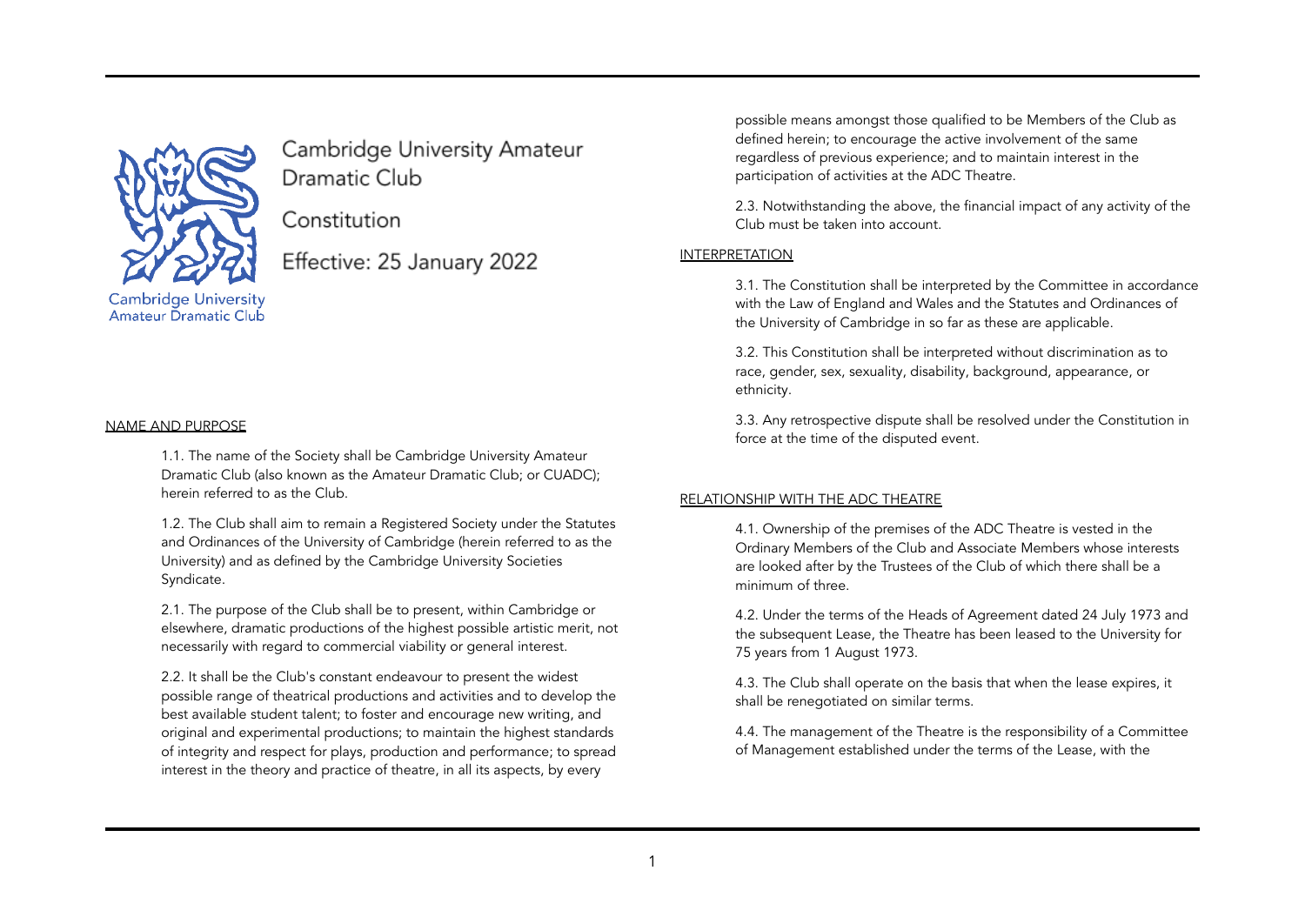composition, powers and duties defined by Grace 3 of 1 August 1973 (Ordinances 1973, p. 820) and any successive bodies.

4.5. The Club shall maintain a Club Room, a Club Office, and Club Noticeboard on the premises.

5.1. The President of the Club shall be especially responsible for representing the interests of the Club on the Committees managing the ADC Theatre.

5.2. The President and/or Technical Director shall at the next meeting of the Club Committee following any meeting of the Executive Sub-Committee report on the relevant proceedings of this committee where possible.

5.3. The President shall see that the relevant matters from the proceedings of the Club Committee be brought before the management committees; and may be mandated by a resolution of the Club Committee, or a General Meeting to present and support particular proposals.

5.4. The Club's other representatives on the Committee of Management and Executive Sub-Committee shall be the Senior Treasurer ex-officio and the Technical Director.

6.1. In the event of any dispute between the Club and the University, the Club Committee shall be empowered to negotiate a settlement, if possible, in a joint meeting between the University Committee of Management and the Officers of the Club.

## **PRODUCTIONS**

7.1. Productions funded by the Club shall be known as Club Shows.

7.2. The Club shall aim to present no fewer than one production in the ADC Theatre in each term, pursuant to section 2. The Club shall have the right to organise productions for at least five weeks in full term in each academic year in the ADC Theatre. Such weeks shall be chosen by the Club Committee in accordance with the Constitution of the Theatre.

7.3. There shall be no upper limit to the number of productions presented by the Club in each term.

7.4. The Club may present any of its productions in association with any other dramatic society or organisation in any venue(s), under conditions to be determined by the Committee.

7.5. Only Members of the Club as defined under 'Membership' shall be allowed to participate in any productions presented by the Club, except that, in the case of joint productions with other societies, the Committee shall have power to allow bona fide Members of that society who are not Members of the Club, to take part in the productions.

### MEMBERSHIP

8.1. There shall be four categories of Membership of the Club: Ordinary, Associate, Special and Honorary, according to sections 9 through 13.

### Ordinary Membership

9.1. To be eligible for Ordinary Membership, an individual must be studying for a qualification of the University of Cambridge (as according to Ordinances 5, 6, and 7), or intermitting from their studies at the University of Cambridge, or be a student at any higher educational establishment and resident within the City of Cambridge. In all cases, the individual must be no younger than 17 years of age.

9.2. Ordinary Membership shall only be available through Subscription.

10.1. There shall be two categories of Subscription: Full Subscription and Annual Subscription.

10.2. An individual who possesses Subscription shall be an Ordinary Member whenever the individual satisfies the conditions of Ordinary Membership, defined in clause 9.1. At all other times the individual shall be an Associate Member. 10.3. Only an individual who satisfies the conditions of Ordinary Membership, defined in clause 9.1, shall be eligible to purchase Subscription.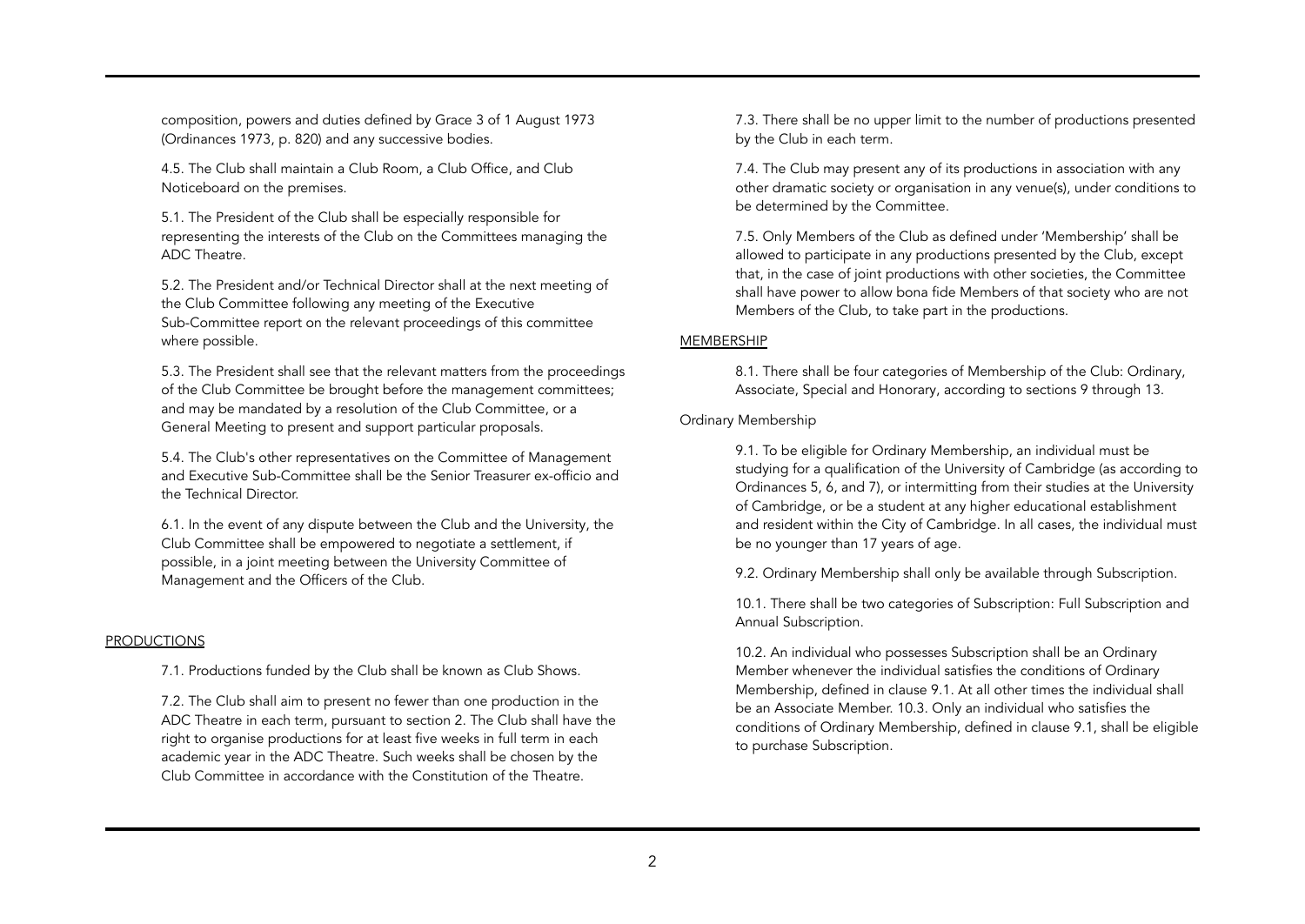10.4. The Committee may, at its discretion, allow an individual to purchase Full Subscription even if they do not satisfy the conditions of Ordinary Membership.

10.5. Annual Subscription shall last for a period of one year from the date of purchase.

10.6. Full Subscription is for life.

10.7. An individual who purchases Annual Subscription for three consecutive years shall acquire Full Subscription and be deemed to have held Full Subscription for three years.

10.8. The rates for Subscription shall be determined by the Committee at the start of each academic year.

### Associate Membership

11.1. Associate Membership shall only be available through Full Subscription.

11.2. An individual who subscribed for "Life Membership" before 1 October 1974 shall be deemed to have purchased Full Subscription.

11.3. An Associate Member may only participate in a production of the Club in accordance with clause 52.4.

11.4. Ordinary Members with Full Subscription or Annual Subscription will be conferred Associate Membership once they are no longer eligible for Ordinary Membership.

Special Membership

12.1. An individual not eligible for Ordinary Membership and who is not an Associate Member who wishes to take part in productions of the Club may apply to the Committee to become a Special Member. Whether an individual is allowed to become a Special Member is at the discretion of the Committee.

12.2. Special Membership shall last only for the duration of the show for which the individual has applied for. If an individual wishes to take part in another Club production, they must re-apply for membership.

12.3. The Committee may, at their discretion, choose to charge a nominal fee for Special Membership, to be determined on a case by case basis.

12.4. Special Membership shall only be awarded in accordance with clause 52.4.

Honorary Membership

13.1. An individual, nominated by a Member of the Club, may be elected to become an Honorary Member by the Committee.

13.2. Honorary Membership is for life with no fee.

## Rights

14.1. All Members shall have the right to use the facilities of the Club subject to restrictions imposed by the Committee.

14.2. All Members shall have the right to speak at General Meetings.

14.3. Ordinary Members shall be allowed to participate in Club Shows. Other Members shall be allowed to participate in Club Shows subject to section 52.4.

14.4. Ordinary Members shall have the right to vote at General Meetings.

14.5. Ordinary Members shall have the right to stand for election to the Committee, with the exception that only Members in Statu Pupillari of the University of Cambridge may stand to be elected an Officer of the Club.

14.6. Ordinary Members shall have the right to vote in the Committee elections.

## Debarment

15.1. The Committee may debar an individual from becoming a Member or renewing Club Membership on reasonable grounds.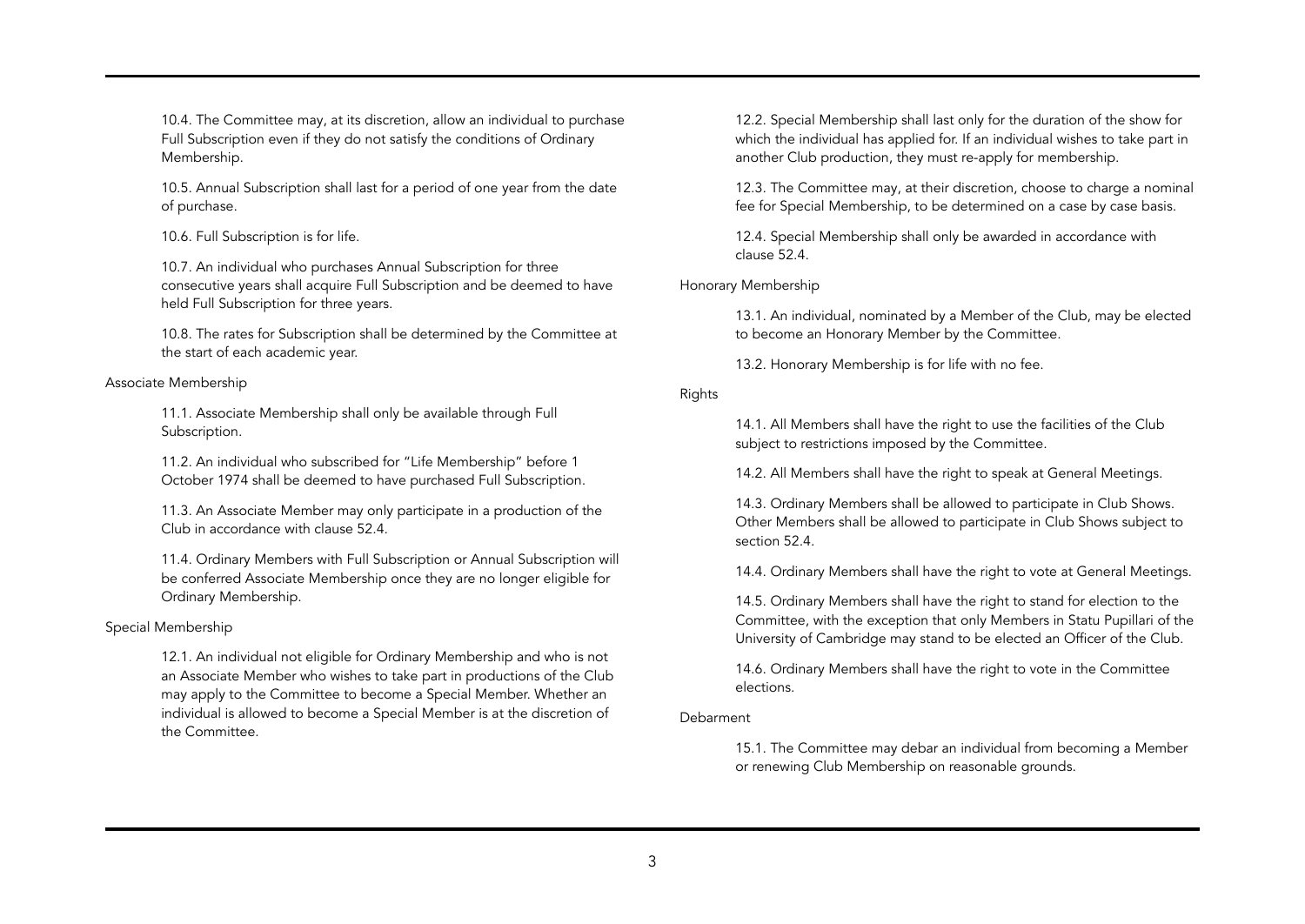### Suspension

16.1. The Committee may suspend an individual from Membership of the Club if that individual is in debt to the Club, or if the Committee deems that there are reasonable grounds for doing so.

16.2. Such suspension shall take immediate effect; and shall be lifted as and when the reason for suspending the individual has abated.

## Expulsion

17.1. The Committee shall have power on grave cause to recommend to a General Meeting the expulsion from the Club of any Member.

17.2. All Ordinary Members of the Club shall be notified of such recommendation and a Special General Meeting shall be called forthwith.

17.3. A General Meeting may, upon recommendation and notice duly given, expel any Member by a simple majority vote.

17.4. Such expulsion shall take immediate effect.

### Right of Appeal

18.1. Any Member suspended or debarred from renewing their membership under sections 15 or 16, shall be permitted to require the Secretary to call a Special General Meeting to consider the matter and, if necessary, reverse the decision.

18.2. Any individual debarred from becoming a member under section 15, shall be permitted to appeal the decision by obtaining the signatures of four ordinary members in support of their appeal. In the case that the committee turns down the appeal they may require the Secretary to call a Special General Meeting to consider the matter and, if necessary, reverse the decision.

18.3. At the General Meeting, Members of the Committee and the appellant may make representations, but cannot vote.

18.4. Any Member expelled under section 17 shall have the right to appeal the decision of the General Meeting as defined in section 50.

### **COMMITTEE**

Role

19.1. The Committee shall manage the affairs of the Club in accordance with the Constitution and subject to the decisions of General Meetings.

19.2. The Committee shall make efforts to ensure that the Club is a safe, welcoming, and productive environment where there is equality of opportunity, fostered in an atmosphere of mutual respect and dignity.

#### Members

20.1. The Committee shall consist of the Officers as defined in section 27 and the Members as defined in section 34.

### **Meetings**

21.1. Meetings of the Committee shall be convened by the Secretary, or, exceptionally, at the request of the President, or of the Senior Treasurer, or of any two other Members of the Committee.

21.2. The Secretary shall send notice of the time and date of a meeting to the Committee at least twenty four hours before the meeting.

21.3. Nine Members of the Committee shall form a quorum. Either the President or the Secretary; and either the Senior Treasurer or the Junior Treasurer must be present.

21.4. Outside of Full Term, the Senior Treasurer may authorise a lowering of the quorum if too few Members of the Committee are in residence.

21.4.1. Outside of a Full Term a vote on urgent committee business may be called by any three members of the committee with written notice to the Secretary.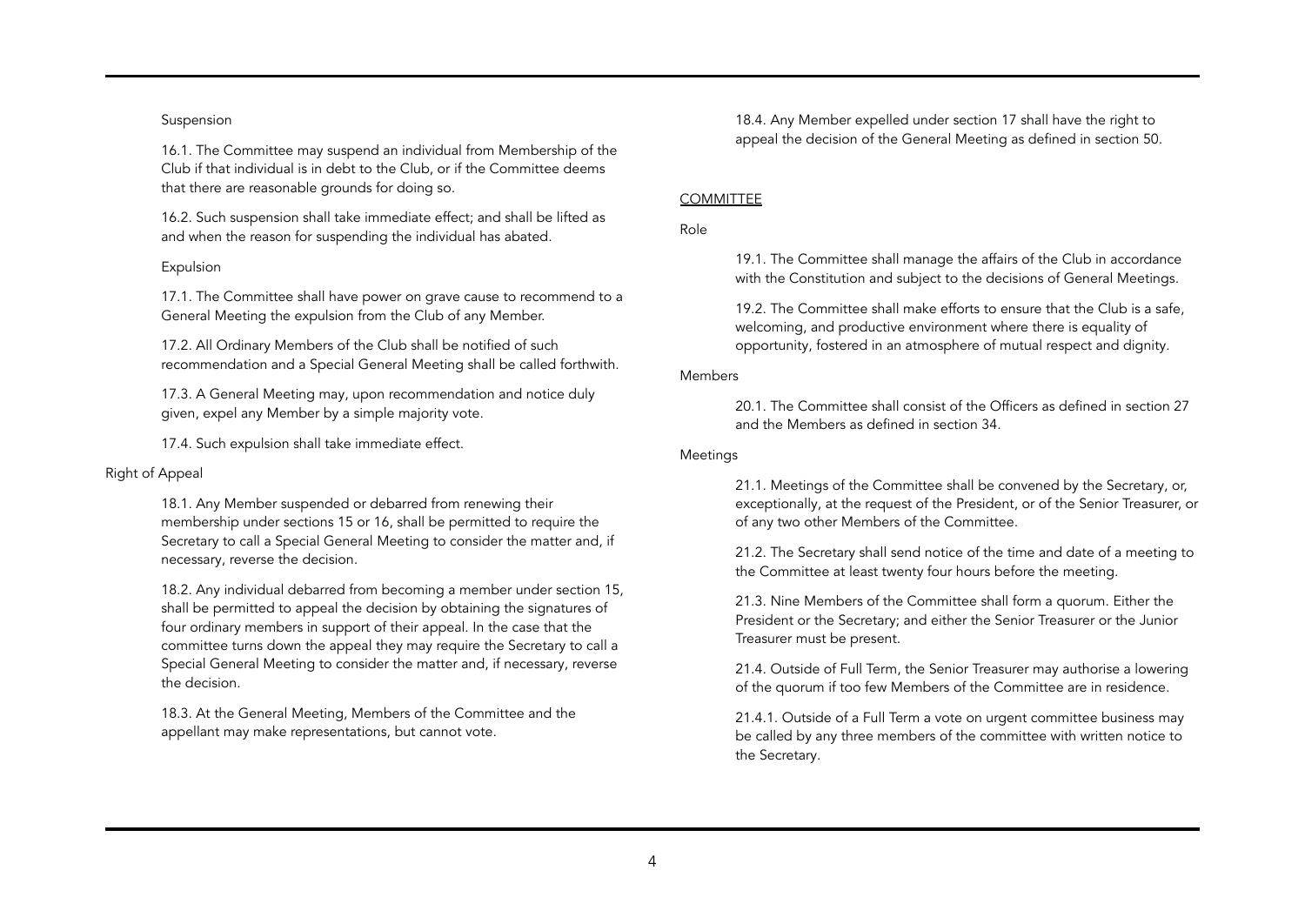21.5. The President shall be the Chair at all meetings attended. In the absence of the President, the Committee shall appoint a substitute to act as Chair for that meeting, if the President has not appointed a substitute in advance.

21.6. The Secretary shall minute at all meetings attended. In the absence of the Secretary, the Committee shall appoint a substitute to take the minutes for that meeting, if the Secretary has not appointed a substitute in advance.

21.7. All decisions of the Committee shall be by majority vote of those present, except as otherwise provided for; and the Chair shall also have a casting vote.

21.8. The Committee will accept votes in written form from Committee Members unable to attend a meeting, provided that sufficient information is made available.

21.9. The Committee may invite any person to a Committee Meeting, provided that such a person shall not be allowed to vote.

21.10. Any Member of the Club may request permission to attend any Committee Meeting in an entirely observatory capacity by giving three clear days' written notice to the Secretary. Such permission should only be denied by the Committee for good reason by majority vote. Such an observer may not speak or vote at meetings, and may be asked to leave for sections of the meeting deemed to be confidential business.

22.1. Minutes of every Committee Meeting shall be made available on the club website within 14 days of the meeting (where technically possible).

22.2. The Committee may decide to omit, by reasonable request of the speaker, confidential business from the minutes.

Sub-Committees and Consultants

23.1. The Committee may appoint a Sub-Committee to consider and advise on a specific matter.

23.1.1. The Chair of the Sub-Committee must be a Member of the Committee. All other Members of the Sub-Committee need not be Members of the Club.

23.1.2. The proceedings of a Sub-Committee shall be decided by its Members at its first meeting.

23.1.3. The quorum of a Sub-Committee shall be three.

23.1.4. A Sub-Committee must report all conclusions to the Committee. Only the Committee shall be empowered to act on any recommendations of a Sub- Committee.

23.1.5. The Committee shall have the power to dissolve a Sub-Committee.

23.2. The Committee may appoint Consultant(s) to advise the Committee and Club Shows on a specific matter, particularly in the representation of minority communities.

23.2.1. The Consultants' responsibility and tenure shall be decided by the Committee, which should be performed as if the duty were laid down in the Constitution. If not stated otherwise, the tenure of the Consultant(s) shall lapse when the tenure of the Committee who appointed them lapses.

23.2.2. The Secretary shall send a list of Consultant(s) and their responsibilities to every Ordinary Member no less than two weeks after the Consultant(s) have been appointed.

23.2.3. The Consultant(s) must be Ordinary or Honorary Member(s) of the Club.

23.2.4. The Consultant(s) shall have no voting rights on the Committee, but may attend any meeting.

23.2.5. The Committee may request the presence of the Consultants at any meeting.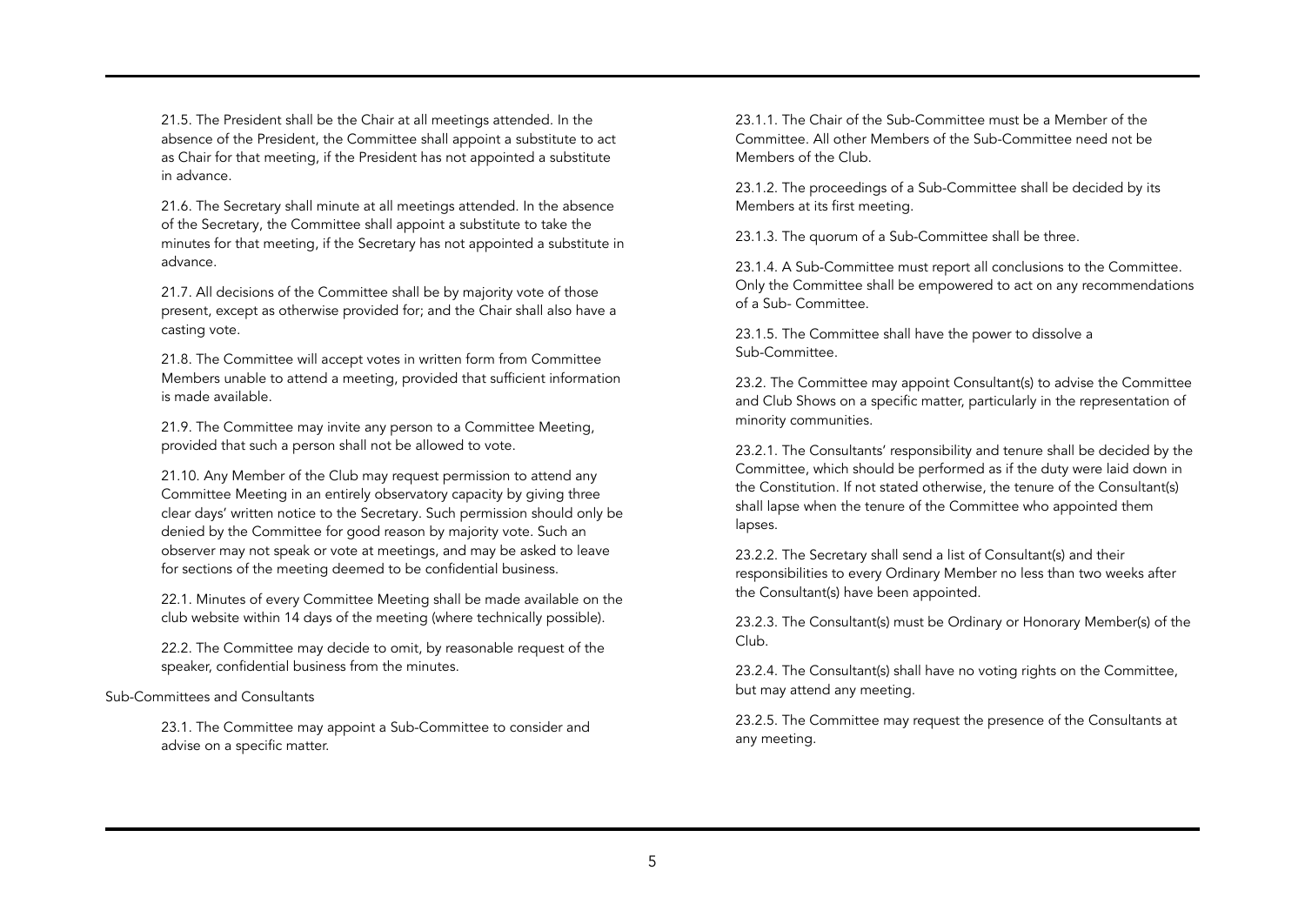### Election

24.1. The election of the Committee shall be held at the Annual General Meeting of the Club.

24.1A: In the following section the words "ballot" and "ballot paper" refer to electronic forms of voting.

24.2. The following posts shall be up for election: Officers (herein referred to as Group O) – President, Secretary, Junior Treasurer and Technical Director; Members (herein referred to as Group M) – Directors' Representative, Producers' Representative, Writers' Representative, Stage Managers' Representative, Designers' Representative, Technicians' Representative, Club Publicist, two Actors' Representatives, Membership Secretary, Social and Outreach Secretary, and Webmaster.

24.3. Candidates for election to the Committee must be proposed and seconded by Ordinary Members of the Club.

24.4. Nomination must be made in writing to the Secretary at least one clear week before the Annual General Meeting. The nomination must be signed by the candidate, the proposer, and the seconder. A manifesto of one side of A4, per post the candidate is running for, with photograph may also be submitted at the same time.

24.4.1. Candidates for the post of Technical Director must have worked in a position of technical responsibility on a production in the ADC Theatre.

24.4.2. Candidates for a post in Group O must be in Statu Pupillari of the University of Cambridge and expect to be in residence in Cambridgeshire for the majority of each Full Term whilst an Officer of the Club.

24.4.3. In the event that a candidate standing for a post in Group M does not expect to be in residence in Cambridgeshire for the majority of each Full Term whilst a Member of the Committee, the Committee must approve the candidate to run for election by a two thirds majority.

24.4.4. The Committee shall have the power by a two-thirds majority vote to bar a candidate from standing for any position if it is felt that the individual's election has the potential to be detrimental to the interests of

the Club, or that the individual has insufficient experience or knowledge to carry out their role.

24.4.5. In the event of a dispute concerning the exercise of sections 24.4.3 or 24.4.4, prior to the election, those present and eligible to vote at the opening of the Annual General Meeting shall vote on the eligibility of the candidate for inclusion on the ballot.

24.5. In the event of there being no candidate standing for a post by the deadline for the receiving of nominations, the Secretary shall re-open nominations for that post. The new deadline for the receiving of nominations shall be two days prior to the Annual General Meeting.

24.5.1. The Secretary shall publish the name of each candidate, along with each candidate's manifesto, in the Clubroom and online.

24.5.2. In the event of there being no candidate standing for a post by the new deadline for the receiving of nominations, there shall be no election for the post. The new Committee shall co-opt a person to that post with reference to section 25 by the end of Lent term in the case of posts in Group O; and by the end of Easter term in the case of all other posts.

24.5.3. For each post being elected, there shall always be an option to reopen nominations.

24.5A: Candidates for the role of President must participate in a round of hustings, either online or in-person.

24.5A.1: Candidates standing for roles in Group O and/or Group M are not required to participate in a round of hustings, either online or in-person.

24.6. The Committee shall appoint a Returning Officer for the election, who is not standing as a candidate. The Returning Officer shall count the votes and announce the results.

24.7. The ballot paper shall invite voters to select an order of preference among the candidates for each position.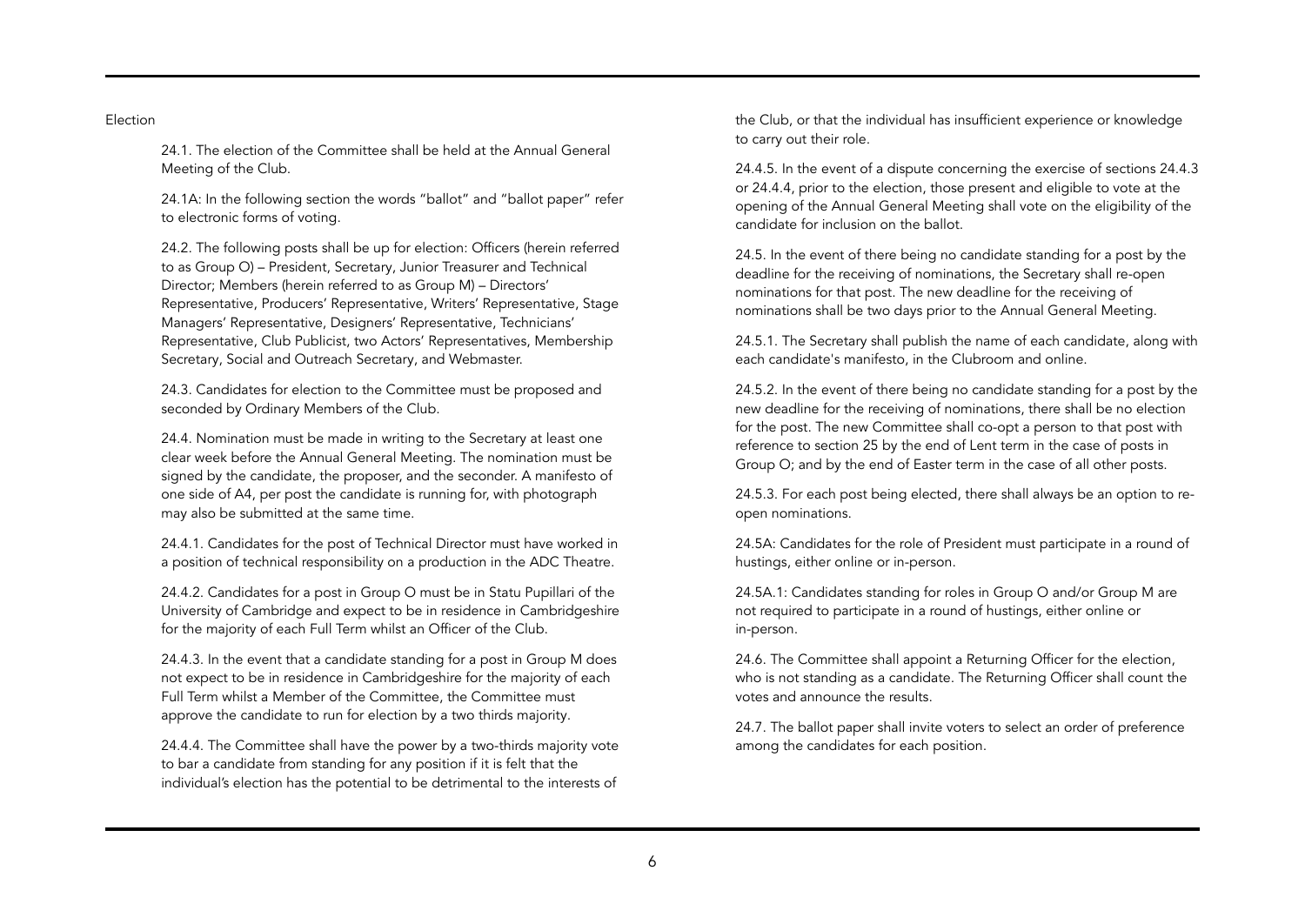24.8. For the election of all posts, voting shall be by Single Transferable Vote, using the preference order given according to clause 24.7, except in the case of a tie for first place when clause 24.12 shall apply.

24.8A: For the election of all posts, voting must take place online.

24.8A.1: If a Member is unable to cast their vote on the designated online system, it is the responsibility of the Committee to provide them with an alternate form of voting.

24.9. Votes shall be counted for Group O and Group M in that order. Any person elected to a post shall then be removed from the Ballot for other posts.

24.10. In the case of an individual being removed from the ballot for a position in accordance with clause 24.9, any votes for that individual may be transferred to another candidate in accordance with the preference order given according to clause 24.7.

24.11. In the event of "re-open nominations" being returned, nominations shall be re-opened with a deadline set by the Secretary and a second ballot of the relevant post(s) will take place.

24.12. In the case that all candidates in a count are tied, a second ballot shall be held for that position into which only the tied candidates shall be entered.

24.13. Any second ballot will take place at a time and venue determined by the Returning Officer, subject to approval by the President, with reference to the Committee.

### Co-option

25.1. In the event of resignation or of no candidate standing for a post in an election, the vacant post may be co-opted.

25.2. Co-opted Members of the Committee must be Members of the Club.

25.3. Members co-opted to an electable position of the Committee shall assume equal rights to elected members pertaining to Committee business.

25.4. The Committee is not permitted to co-opt the candidate who ran for a position that the Members voted to Re-Open Nominations for in the most recent election period.

**Tenure** 

26.1. Members of the Committee elected at the Annual General Meeting shall take office at a handover meeting attended by both the incumbent and incoming Committees. This meeting will take place between the Annual General Meeting and the last day of Lent Full Term. The tenure of the previous holder of the office shall lapse simultaneously.

26.1.1. Co-opted Members of the Committee shall take office immediately. The tenure of the previous holder of the office shall lapse simultaneously.

26.2. At the discretion of the Committee, any Member of the Committee (with the exception of the Senior Treasurer) who ceases to be eligible for Ordinary Membership of the Club shall be deemed to have resigned.

26.2.1. In the event that any Member of the Committee fails to attend two consecutive Committee Meetings without advance apology or good reason, the Committee shall take a simple majority vote as to whether or not that Member shall be deemed to have resigned. The vote shall take place at the second meeting the Member of Committee in question is absent from.

26.2.2. Any Member of the Committee who fails on a regular and consistent basis to perform the duties of their Office, shall be deemed by simple majority vote of the Committee to have resigned. In the event that the Senior Treasurer fails to perform the duties of their office, the Committee shall elect a replacement, having consulted the Junior Proctor.

26.2.3. In the event of dispute over the application of sections 26.2, 26.2.1, and 26.2.2, it shall be settled within the Committee unless the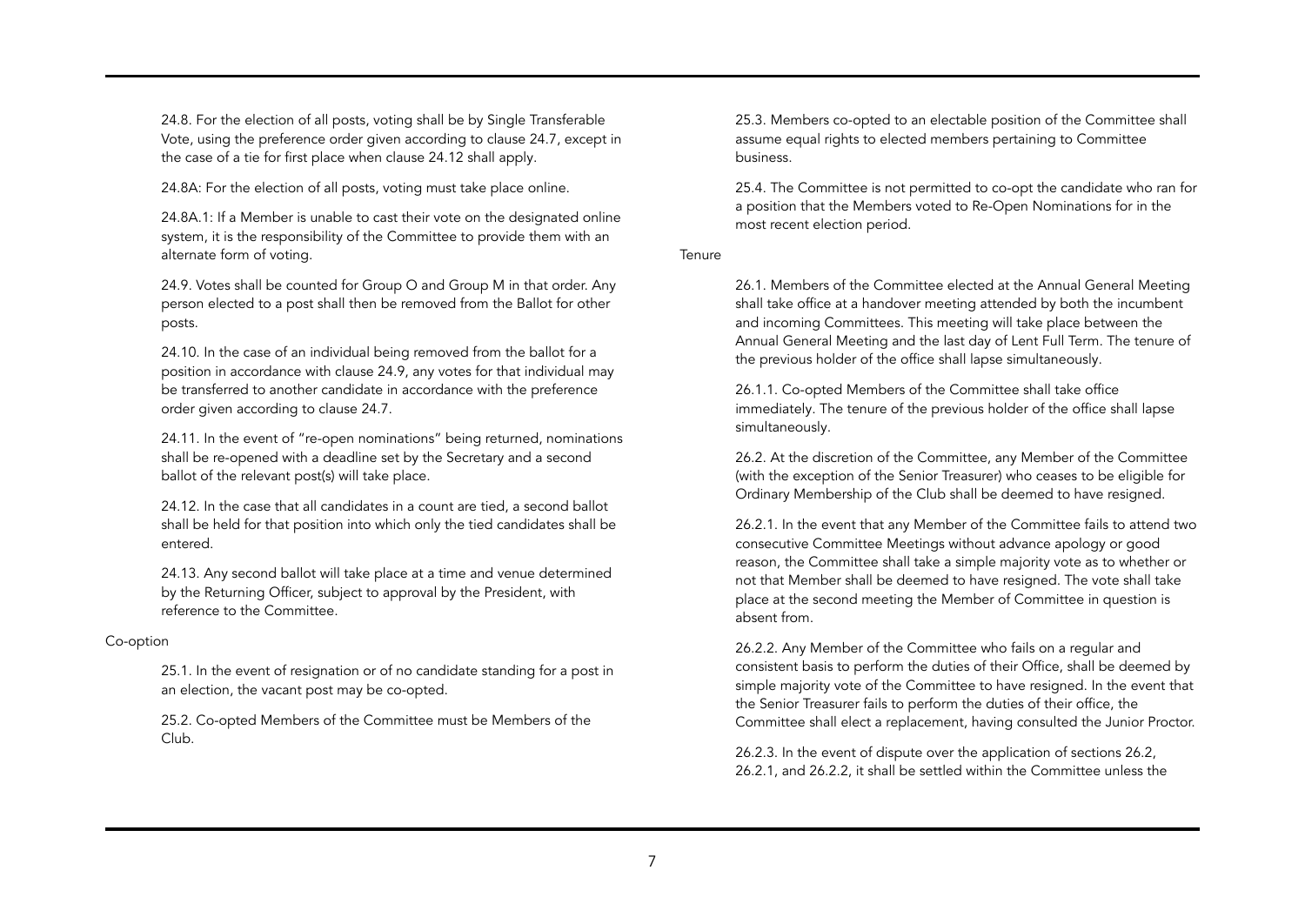Member of Committee in question wishes to settle it at a Special General Meeting.

## **OFFICERS**

27.1. There shall be the following Officers of the Club: President, Secretary, Senior Treasurer, Junior Treasurer, and Technical Director. They shall be accountable to the Committee.

27.2. The Committee shall appoint the Senior Treasurer. The other Officers will be elected by the Members.

27.3. Officers carry the same rights and privileges as Members of the Committee.

27.4. All Officers of the Club, except the Senior Treasurer (see 31.1) must be in Statu Pupillari of the University of Cambridge.

### General Duties

28.1. The actions of each Officer, relating to their role as an Officer of the Club must be reported to the Committee.

28.2. Each Officer shall keep a record of their activities relating to their role as an Officer of the club, containing copies of all relevant documents, for transfer to the incoming Committee by the last day of Lent Full Term.

28.3. The Officers shall be liable to the same duties as the Members of Committee as defined in section 35.

#### President

29.1.1. The conduct of the election shall be the responsibility of the Presiding Officer, who shall be the President, unless the President is standing again, in which case the Presiding Officer shall be the Senior Treasurer.

29.1.2. "Re-open nominations" shall be a candidate in the election.

29.1.3. The election shall be held under the Alternative Vote system. A

casting vote is held by the Presiding Officer.

29.1.4. A Presidential election can take place at a Special General Meeting as well as an Annual General Meeting.

29.2. The President-elect shall take office at the Committee handover described in clause 26.1 and shall leave office at the next Committee handover.

29.3. If the incumbent President resigns after the election of the Presidentelect, the latter shall immediately take office.

29.3.1. In the event of the President resigning at any other time, the Committee shall appoint another Member of the Committee to fill the vacancy until the end of that Committee's tenure. That Member of the Committee will be deemed to have resigned from their original role, and normal resignation procedure applies. In the event of there being no Candidate, the nomination shall be opened to the Ordinary Members of the Club and conducted subject to the same rules as listed in sections 24 and 48.

29.4. A person who has served as President for more than four months shall not be allowed to stand as President again.

29.5. The President is the head of the Club.

29.6. The President shall be responsible for transmitting information about, and the activities of, the Club to the Members and the University.

29.7. The President shall maintain the General Information email list informing subscribers about the activities of the Club.

#### Secretary

30.1. The Secretary shall convene meetings and keep the minutes thereof and record resolutions passed.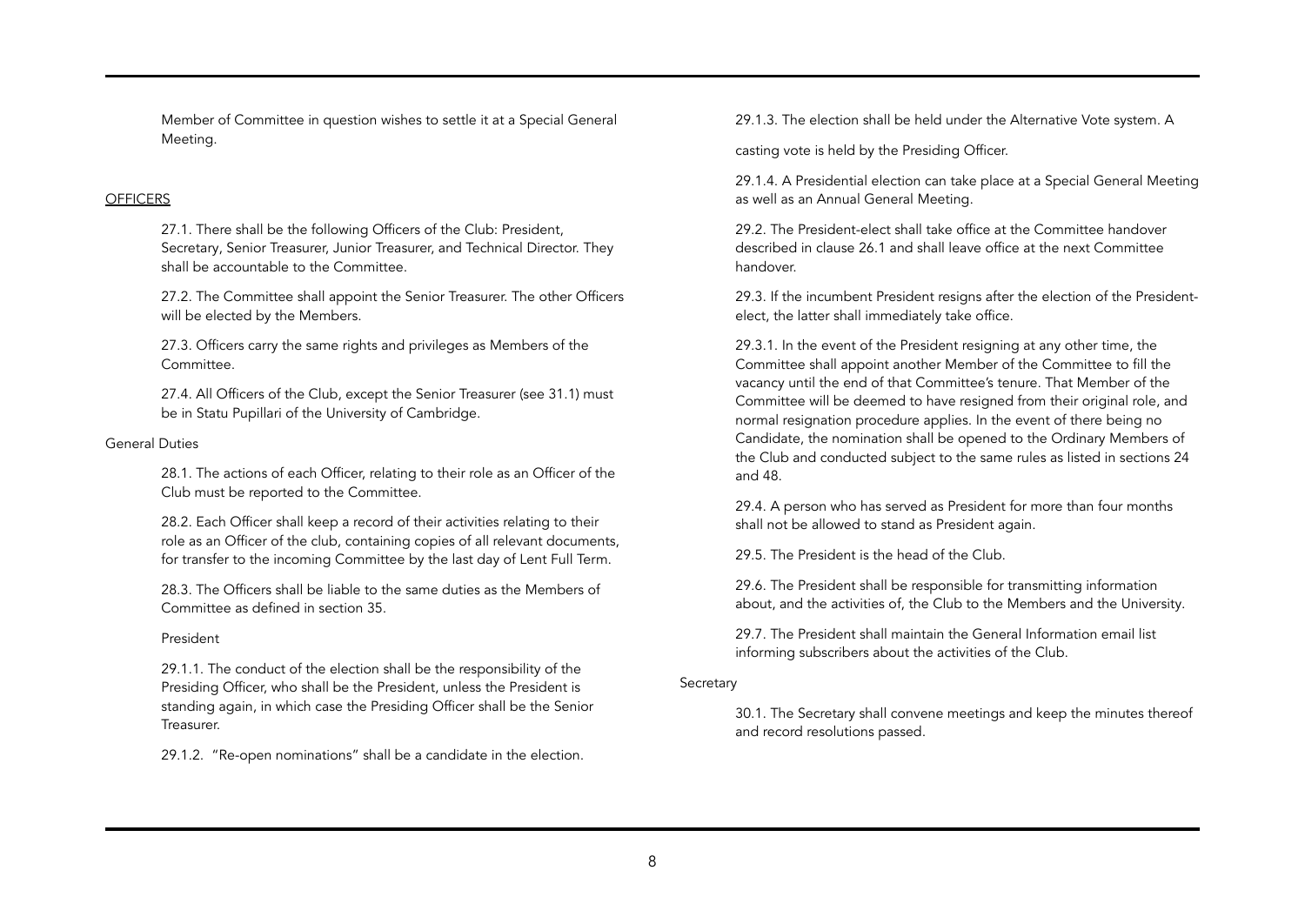30.2. The Secretary shall maintain minutes of all Committee Meetings past and present, and a paper copy of the Constitution to be kept at the ADC Theatre.

30.3. The Secretary shall send a list of Committee Members to every Ordinary Member at the start of Michaelmas term; and ensure that an up-to- date copy also be maintained on the Club Noticeboard, and on the Club website.

30.4. The Secretary shall keep the Members and public informed of the Club's proceedings as required by the Constitution.

30.5. The Secretary shall ensure the observance of the Constitution by Members.

### Senior Treasurer

31.1. The Senior Treasurer shall be a member of the Regent House, or another person approved by the Junior Proctor (see also 26.2.2.). The Senior Treasurer shall be a resident Member of the University of MA standing.

31.2. The Senior Treasurer shall be appointed by the Committee and may only be dismissed by a two-thirds majority vote of a General Meeting.

31.3. The Senior Treasurer shall supervise the finances of the Club, and shall have the right to veto expenditure.

### Junior Treasurer

32.1. The Junior Treasurer shall handle the finances of the Club with the authority to commit or veto expenditure, in consultation with the committee.

32.2. The Junior Treasurer may not set or revise the budget of a show that they are producing.

32.2.1. If the Junior Treasurer is the Producer of a Club Show, the budget for that show must be set and revised by the President and Producers' Representative.

32.2.2. In the case that the President is in a position of budgetary responsibility on a Club Show that the Junior Treasurer is producing, then all budgetary decisions should be approved by the Committee.

32.2.3. In the case that the Junior Treasurer is in another position of budgetary responsibility, all budgetary decisions shall be taken in consultation with the Committee.

32.3. The Junior Treasurer shall prepare accounts for the last financial year, to finish one week before the Annual General Meeting.

32.3.1. Such accounts duly audited shall be given to the Committee prior to the Annual General Meeting.

32.3.2. Such accounts and a financial report shall be presented at the Annual General Meeting.

32.3.3. A balance sheet for the Club shall be posted on the Club Noticeboard at least 48 hours before the commencement of the Annual General Meeting.

### Technical Director

33.1. The Technical Director shall endeavour to ensure the smooth running of the technical aspects of all Club Shows.

33.1.1. As a minimum, they shall endeavour to stay in active contact with the relevant members of all Club Show production teams, in order to be aware of plans for each show and assist where necessary. In addition, they shall attempt to ensure shows have adequate people on board for preparation, get ins, and get outs.

33.2. The Technical Director shall help maintain the Crew list informing subscribers of crewing opportunities; and organise workshops, lectures, and other events to promote technical work and to foster technical talent within the Club.

33.3. The Technical Director shall be responsible, in conjunction with the Technicians' Representative, for maintaining the contents of the Club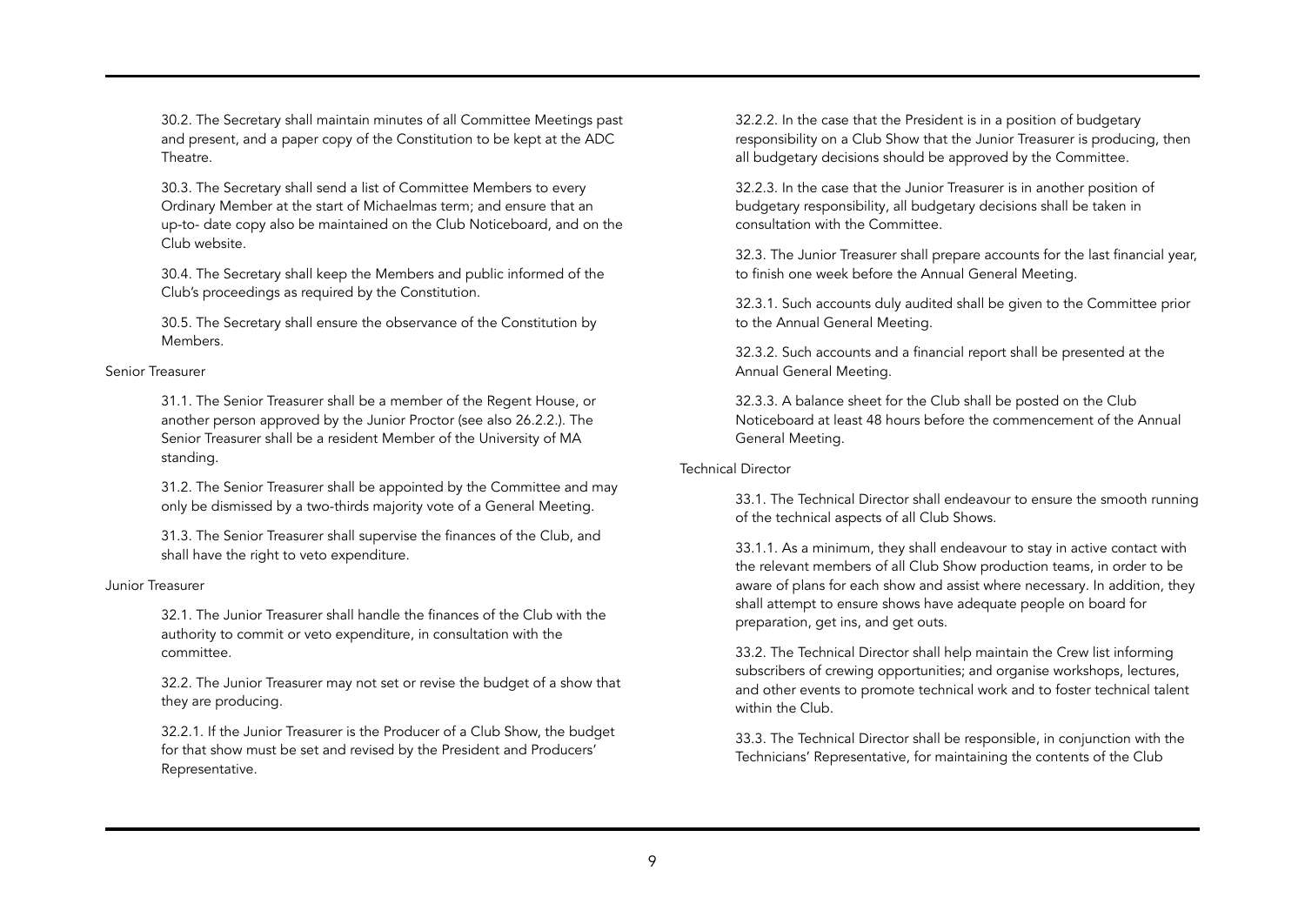Cupboard (namely, useful technical items and consumables purchased for previous Club Shows) and making them available to future productions.

### MEMBERS (OF THE COMMITTEE)

34.1. The Directors' Representative, Producers' Representative, Writers' Representative, Stage Managers' Representative, Designers' Representative, Technicians' Representative, Club Publicist, two Actors' Representatives, a Membership Secretary, a Social and Outreach Secretary and a Webmaster shall be known as the Members of the Committee.

### General Duties

35.1. The Members of the Committee shall be responsible for making all necessary arrangements for at least two Freshers' Shows in Michaelmas term.

35.2. The Committee may decide to give a specific Member of the Committee a new responsibility, which should be performed as if the duty were laid down in the Constitution.

35.3. A Member of the Committee shall be designated show contact for each Club Show. This show contact will be responsible for presenting a weekly report on the show at Committee Meetings and ensuring that there is adequate communication between the Committee and the Production Team of the Club Show at all times. The show contact will meet with the director and/or the producer of the show a week before the show goes up.

35.4. The Directors' Representative, Producers' Representative, Writers' Representative, Stage Managers' Representative, Designers' Representative, Technicians' Representative, and two Actors' Representatives shall be expected to act as points of contact and support for their respective roles on all Club Shows.

35.5: The committee may appoint a member(s) of the committee to manage the social media accounts.

## Directors' Representative

36.1. The Directors' Representative shall represent the views and interests of directors of the Club.

36.2. The Directors' Representative shall help maintain the Directors' and Producers' email list informing subscribers of directing and producing opportunities; and organise workshops, lectures, and other events to promote directing, and to foster directing talent within the Club.

## Producers' Representative

37.1. The Producers' Representative shall represent the views and interests of producers of the Club.

37.2. The Producers' Representative shall help maintain the Directors' and Producers' email list informing subscribers of directing and producing opportunities; and organise workshops, lectures, and other events to promote producing, and to foster producing talent within the Club.

Writers' Representative

38.1. The Writers' Representative shall represent the views and interests of writers of the Club.

38.2. The Writers' Representative shall help maintain the writers' email list informing subscribers of writing opportunities; and organise workshops, lectures, and other events to promote writing, and to foster writing talent within the Club.

## Stage Managers' Representative

39.1. The Stage Managers' Representative shall represent the views and interests of stage managers of the Club.

39.2. The Stage Managers' Representative shall be responsible for the CUADC Properties Store, storing useful or valuable Stage Properties in an orderly manner and making them available for use in Club Shows, as well as in other shows at the Stage Managers' Representative's discretion.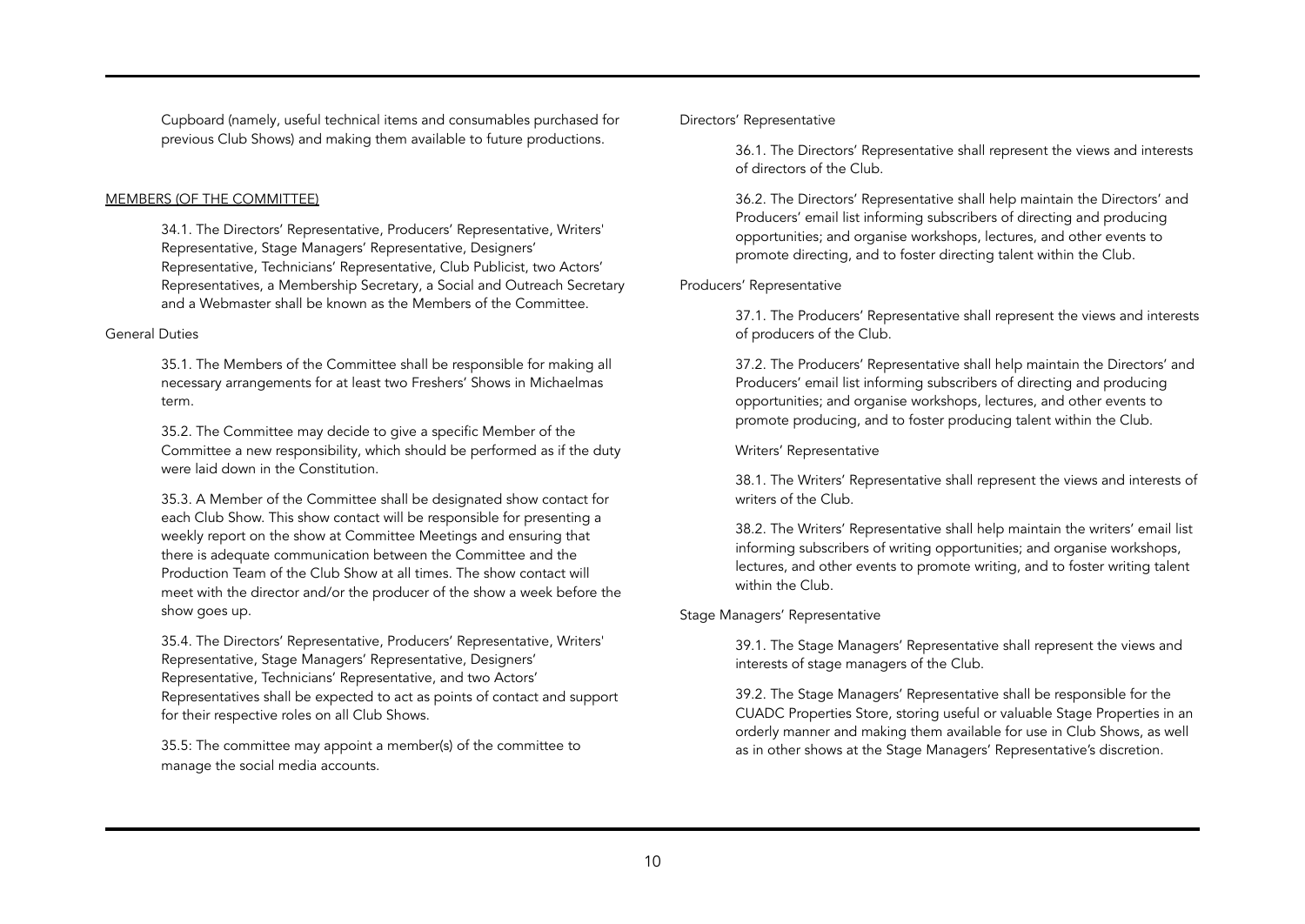39.2.1. The Stage Managers' Representative, at their discretion, may issue fines for the loss or damage of CUADC Stage Properties, at no more than the value of the lost or damaged Property.

39.3. The Stage Managers' Representative shall help maintain the Technical Vacancies email list informing subscribers of opportunities for technicians and stage managers; organise workshops, lectures, and other events to promote stage management work, and foster stage management talent within the Club.

### Designers' Representative

40.1. The Designers' Representative shall represent the views and interests of designers of the Club.

40.2. The Designers' Representative shall be responsible for the Club Costume Store, storing useful or valuable Costumes in an orderly manner and making them available for use in Club Shows, as well as other shows at the Designers' Representative's discretion.

40.2.1. The Designers' Representative, at their discretion, may issue fines for the loss or damage of items from the Costume Store, at no more than the value of the lost or damaged items.

40.3. The Designers' Representative shall help maintain the Technical Vacancies e-mail list informing subscribers of designing opportunities; and organise workshops, lectures, and other events to promote designing, and to foster designing talent within the Club.

### Technicians' Representative

41.1. The Technicians' Representative shall represent the views and interests of technicians of the Club.

41.2. The Technicians' Representative shall be responsible, in conjunction with the Technical Director, for maintaining the contents of the Club Cupboard (namely, useful technical items and consumables purchased for previous Club productions) and making them available to future productions.

41.3. The Technicians' Representative shall help maintain both the Technical Vacancies email list informing subscribers of opportunities for technicians and stage managers and the Crew list informing subscribers of crewing opportunities; and organise workshops, lectures, and other events to promote technical work and to foster technical talent within the Club.

## Club Publicist

42.1. The Club Publicist shall represent the views and interests of publicists and publicity designers of the Club.

42.2. The Club Publicist shall advise the production team of a Club Show on any and all publicity matters.

42.3. The Club Publicist must approve all print and digital publicity including programmes for a Club Show.

42.4. The Club Publicist shall produce publicity for the Club as required.

42.5. The Club Publicist shall be responsible for conveying information about the Club and its activities to the general public.

42.7. The Club Publicist shall be responsible for maintaining the Club Noticeboard.

42.8. The Club Publicist shall produce a 'Get-Involved' Booklet for incoming students.

42.9. The Club Publicist shall endeavour to organise workshops, lectures, and other events to assist publicity designers and publicists, and to foster such talent within the Club.

## Actors' Representatives

43.1. The Actors' Representatives shall represent the views and interests of actors and performers of the Club.

43.2. The Actors' Representatives shall help maintain the Actors' email list informing subscribers of acting opportunities; and organise workshops,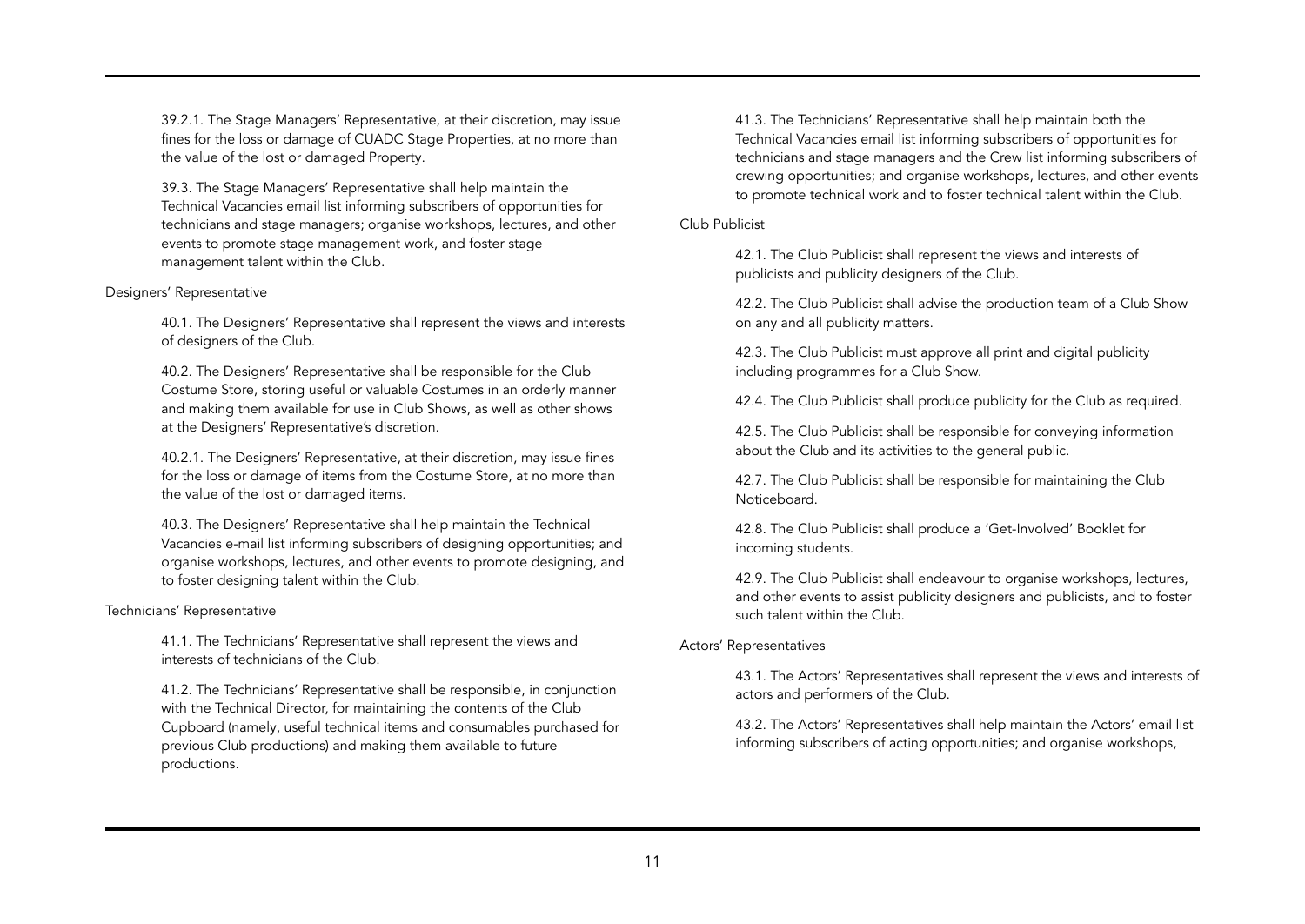lectures, and other events to promote acting, and to foster acting talent within the Club.

## Membership Secretary

44.1. The Membership Secretary shall represent the views and interests of the general membership of the Club.

44.2. The Membership Secretary shall be responsible for maintaining and updating the Membership database and website.

44.3. The Membership Secretary shall maintain the Alumni email list informing subscribers about the activities of the Club.

## Social and Outreach Secretary

45.1. The Social and Outreach Secretary shall be responsible for ensuring that individuals new to theatre and those participating in a Club Show have access to the support provided by the Members of the Committee.

45.2. The Social and Outreach Secretary shall be responsible for organising and publicising social events for the membership of the Club. They shall aim to provide at least one Club social event per term.

45.3. The Social and Outreach Secretary shall aim to organise a Club Dinner for Members of the Club in Lent Term.

45.4. The Social and Outreach Secretary shall be responsible for coordinating the campaign to get incoming students involved in theatre at the start of the academic year.

## Webmaster

46.1. The Webmaster shall be responsible for maintaining the Club website and for the administration of all Club mailing lists.

46.1.1. The Webmaster shall maintain the Records of the Club and make them available to Members of the Club on the Club website. The Records include (1) the minutes of General Meetings; (2) the minutes of Committee Meetings; (3) a copy of the current Constitution; (4) copies of previous versions of the Constitution, dating back at least four years; (5) a list of

each Member of the Committee showing full names, offices, and committee email addresses.

46.2. The Webmaster shall be responsible, as a minimum, for ensuring that the Club website provides information on upcoming Club Shows, the contact details of the Committee and access to Committee Meeting Minutes.

# GENERAL MEETINGS

47.1. There shall be one Annual General Meeting a year; and Special General Meetings as required, subject to the Constitution.

47.2. At each General Meeting the minutes of the previous General Meeting shall be available. At each Annual General Meeting the minutes of the previous Annual General Meeting shall be available.

# Conduct of General Meetings

48.1. General Meetings shall consist of Special General Meetings and the Annual General Meeting.

48.2. General Meetings shall not be held out of Full Term.

48.3. Any three Members of the Committee, or any five Members of the Club may, by giving written notice duly signed to the Secretary, require the Secretary to call a Special General Meeting.

48.4. A Special General Meeting shall take place not more than ten days of Full Term after notice is given in accordance with 17.2, 18.1, 18.2, 48.3 or an objection in accordance with 58.2.4 is made to the Secretary, except if such notice is given within 14 days of a scheduled Annual General Meeting, in which case a Special General Meeting shall not take place and instead the matter shall be dealt with at the Annual General Meeting. In the case of objections in accordance with 57.5.1 the objection may be instead dealt with at a scheduled Annual General Meeting that is within 28 days of such an objection.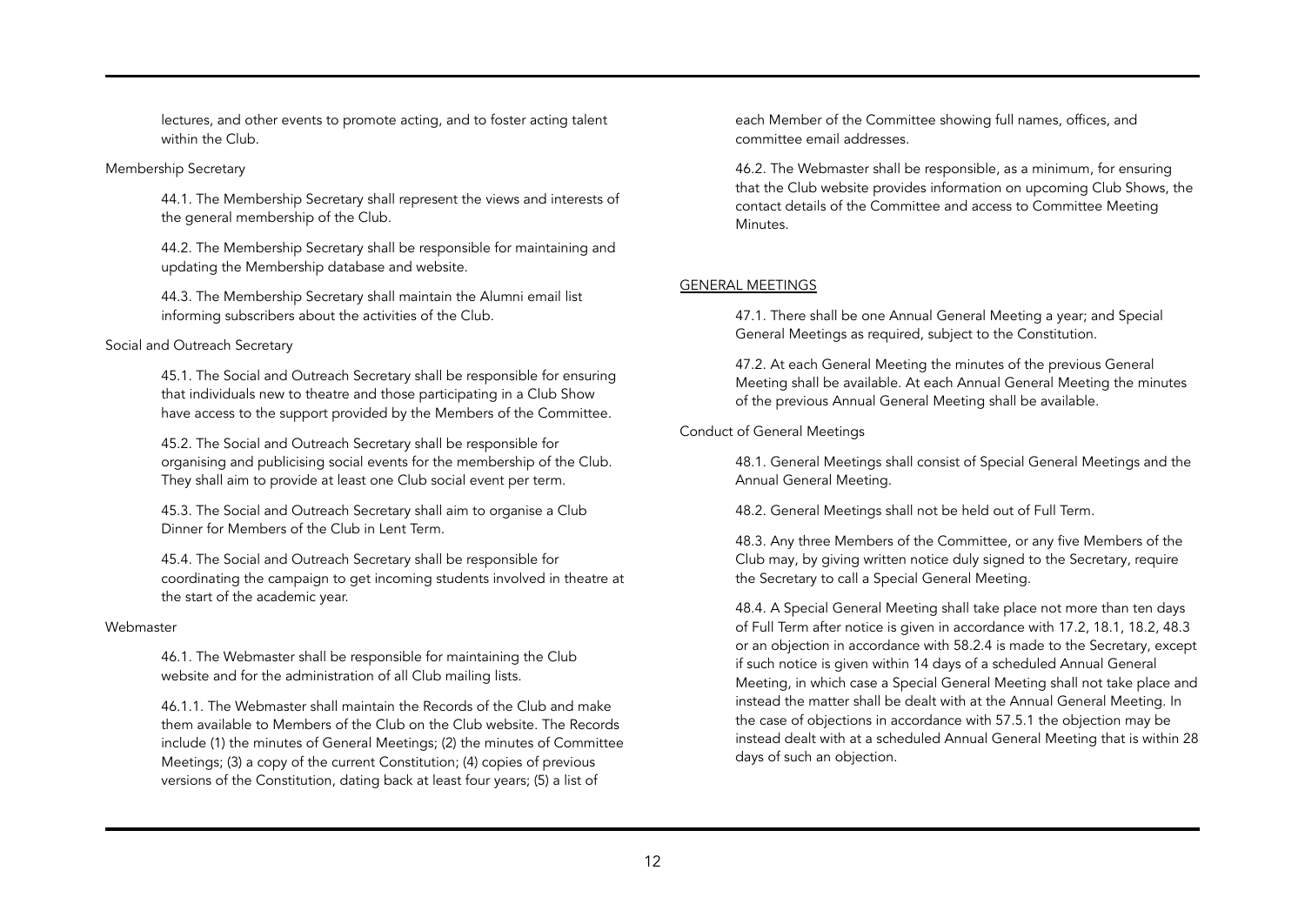48.5. A Special General Meeting shall be publicised via the Club Members' e- mail list and notice with an agenda shall be sent to every Ordinary Member, not less than three clear days before the date of the meeting.

48.6. The quorum for a General Meeting shall be twenty Ordinary Members of the Club.

48.7. The President, or a deputy appointed by the President, or by the Committee in the absence of the President, shall take the Chair.

48.7.1. Questions of procedure of General Meetings not specified by the Constitution, shall be determined by the Chair of the General Meeting and be applicable only for that specific General Meeting.

48.8. A General Meeting shall have the power, on a two-thirds majority of those present, to reverse any decision of the Committee and rule on amendments to the Constitution, provided that the financial affairs of the Club shall be subject to veto by the Senior Treasurer.

## Annual General Meetings

49.1. The Annual General Meeting shall take place in the Lent term.

49.2. Every Ordinary Member shall be given seven clear days' notice of the Annual General Meeting, publicised via the Club Members' e-mail list.

49.3. Every Ordinary Member shall be sent a copy of sections 24, 25, 47, 48, 49 and 50 five clear days before the Annual General Meeting.

49.4. Elections to the Committee shall take place at the Annual General Meeting.

### **Ballots**

50.1. Any decision of a General Meeting except the election of the Committee may be challenged by any twenty Ordinary Members of the Club, by giving written notice, duly signed by each such Member, to the Secretary within three clear days of the General Meeting.

50.2. Any decision thus challenged shall be put to a ballot of all the Ordinary Members of the Club and the said decision shall be suspended until the ballot has taken place.

50.2.1. A separate ballot shall take place on each decision challenged, although they may be held simultaneously.

50.3. The Committee shall appoint a Returning Officer for the ballot, who shall organise the ballot, count the votes, and declare the result.

50.4. A ballot shall be taken not more than one week after the challenging of any decision.

50.5. A ballot shall be publicised at least five days in advance to every Ordinary Member via the Club Members' e-mail list.

50.6. The Ballot Box shall normally be situated on the premises of the ADC Theatre and voting shall take place for no fewer than four hours between midday and 8pm on the specified day in Full Term.

50.7. The Ballot Box shall be opened and the votes counted in the same place as voting takes place, immediately after the close of voting.

50.7.1. Any Member of the Club shall have the right to be present at the opening of the Ballot Box and to scrutinise the counting.

### SELECTION AND CONDUCT OF CLUB PRODUCTIONS

Selection

51.1. Applications for term-time shows at the ADC Theatre or Corpus Playroom shall be submitted to the applications process administered by the ADC Theatre. In the event that the Committee, by two thirds majority vote, chooses not to participate in this process, or is selecting shows beyond the scope of the Shows Selection Process, clauses 51.2 through 51.3.3 apply.

51.2. The Committee shall invite people to apply to stage Club Shows in the following term. This shall be publicised via the Club's e-mail lists not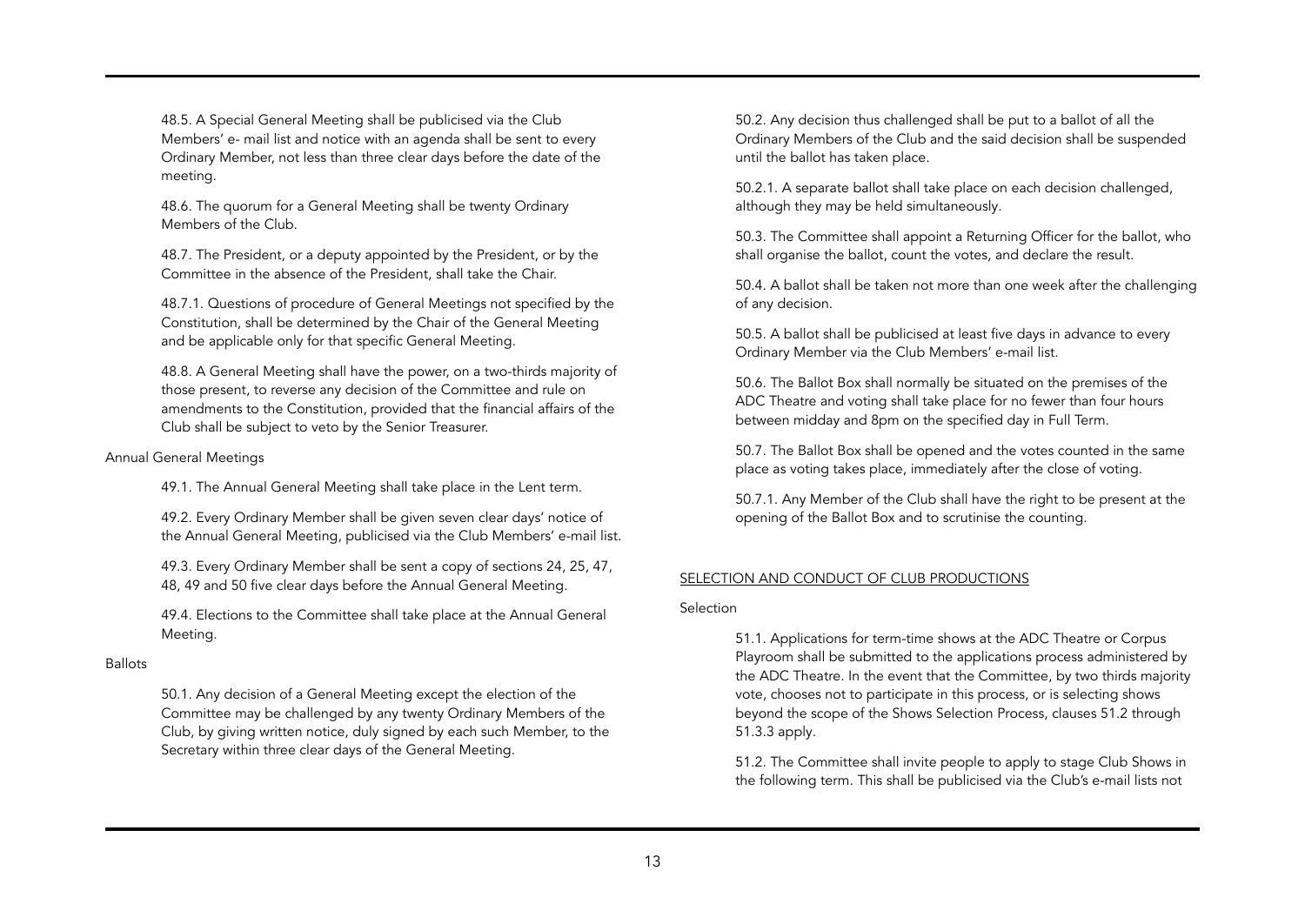later than the division of Term. Productions may be scheduled more than one term in advance if the Committee deems it is in the Club's best interests, both financially and pursuant to section 2.

51.3. Applicants shall be required to state in their written application the nature of the proposed production and provide a consideration of unusual financial or production requirements.

51.3.1. There shall be no limitation in the number of applications that can be submitted for consideration per applicant.

51.3.2. Applications shall be selected by a Shows Selection Panel that should, in the first instance, include the President and at least one other Committee Member.

51.3.3. In the event that the President is unable to serve on the Shows Selection Panel they shall arrange for a Committee Member to replace them. In the first instance, this should be an Officer of the Club.

51.4. The productions undertaken by the Club for the following term shall be chosen by the Funding Selection Panel.

51.4.1. The Funding Selection Panel shall consist of the President, Junior Treasurer, and at least three other Members of the Committee.

51.4.2. No Members of the Committee involved in an application shall be permitted to serve on the Funding Selection Panel for that term.

51.4.3. In the event that the Junior Treasurer has been involved in an application they shall be replaced on the Funding Selection Panel by the Senior Treasurer.

51.4.4. In the event that the President has been involved in an application they shall arrange for a Committee Member to replace them. In the first instance, this should be an Officer of the Club.

51.4.5. The Panel shall call applicants as it wishes for interview and shall give such applicants notice in writing.

51.4.6. The Funding Selection Panel shall not divulge any details of the applications or deliberations to any person during or after the process of show selection, except to the venue management and Committee as necessary and appropriate.

51.4.7. The Funding Selection Panel shall have regard for section 2 and the general interest of the Club in choosing productions.

51.4.8. The Funding Selection Panel shall complete its selection of productions before the end of Full Term, and its decisions shall be final in the matter of show selection.

**Conduct** 

52.1. The Committee shall require the Director and Producer to sign a contract with the Club which contains an agreement to produce the production subject to conditions and deadlines determined by the Committee and within a defined budget, to be signed also by the President and Junior Treasurer by the end of the term prior to the production, where possible.

52.1.1. The Committee shall require the Director of a Club Show to hold open auditions; and to make available and maintain an up-to-date cast list.

52.1.2. The Committee shall require the Producer of any Club Show to openly advertise production and technical positions, and to make available and maintain an up-to-date crew list.

52.1.3. The Committee shall ensure that any selection panel for either cast or crew is able to carry out its duties in a fair, informed and timely manner.

52.2. The Committee shall have the power to appoint or dismiss such administrative or technical officers (including the Producer) as may be necessary to the satisfactory conduct of the production.

52.2.1. The Committee shall have the power upon good cause to dismiss the Director of a production.

52.3. The Committee shall have the power, in exceptional circumstances, to cancel a production. The Club Committee must pass this cancellation unanimously. In the event of any person directly involved in the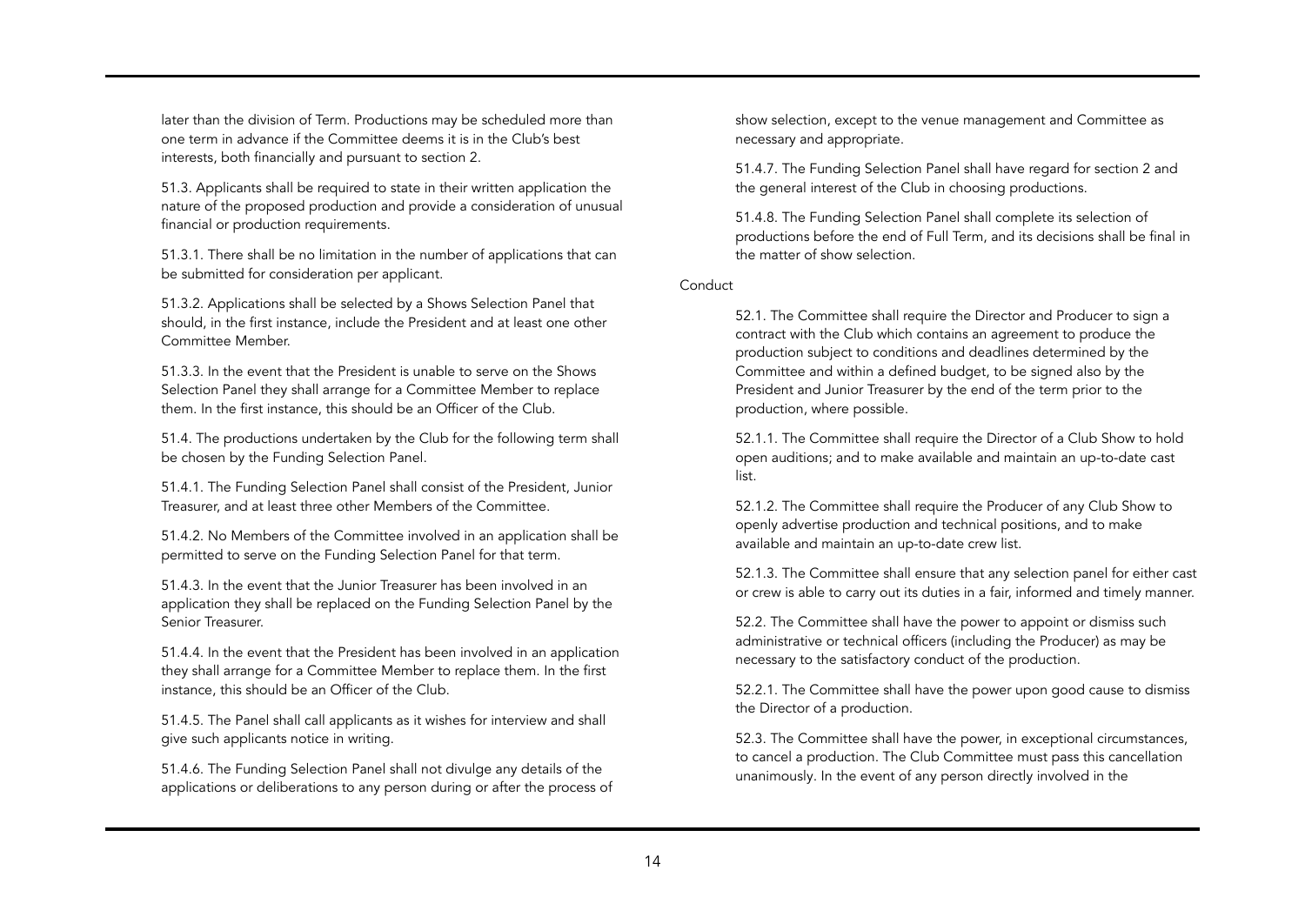production being on the Committee, that individual will not be entitled to vote upon the matter.

52.4. The Committee shall require justification from Producers and Directors prior to the appointment of a Special Member, Associate Member, or Honorary Member to any role in a Club Show. This appointment should only be made where a suitably qualified Ordinary Member cannot be found to fill the role.

52.5. The Producer and/or Director shall be responsible for keeping their show contact on the Committee regularly informed of the progress of the production.

53.1. Subject to the observance of the Constitution, the Committee shall respect, within reason, the artistic independence of the Director of a Club Show.

### Budgets

54.1. The Junior Treasurer shall make available to the Committee a detailed budget for each Club production when requested to do so by the Committee.

54.2. Such budgets, and any subsequent amendments, shall be held on file by the Junior Treasurer. Any Member of the Club shall have the right to view these budgets.

54.3. The Committee shall have power to require the revision of a budget and to lay down general limits for expenditure.

54.4. The Committee shall have power to disavow any expenditure incurred in connection with a production before the approval of a budget.

54.5. The Producer shall not permit expenditure to exceed the approved budget without again seeking the approval of the Committee.

54.6. In the event of budgets being exceeded without the approval of the Committee the Producer of the production shall be personally liable for the excess and the Club shall not be liable unless the Committee decides retrospectively to increase the budget.

## Financial Responsibility

55.1. No Member shall incur or commit the Club to any expenditure without the previous authority of the Senior Treasurer or the Junior Treasurer; or, in the case of expenditure on Club Shows, the Producer.

55.2. Any Member of the Club who incurs debts in the name of the Club shall be personally liable unless or until this expenditure is approved by the Senior Treasurer or the Junior Treasurer; or in the case of expenditure on Club Productions, by the Producer.

### Financial Policy

56.1. The Junior Treasurer shall maintain a Club Financial Policy and make it available to any Member upon request.

56.2. The Committee and Senior Treasurer shall review the Club Financial Policy annually.

56.3. Changes to the Club Financial Policy shall require a two thirds majority of the Committee and the approval of the Senior Treasurer.

56.4. The Junior Treasurer shall provide provisional accounts for the year to date to the committee and Senior Treasurer at the first Committee meetings of Michaelmas and Lent Terms.

56.5 All payments made by the Club shall require written approval from two signatories who may be the President, Junior Treasurer or Senior Treasurer.

56.6 The club may hold a bank account with the ability to transact payments online. The account will be chosen to meet requirements specified in sections 56.6.1 and 56.6.2

56.6.1 The online account will facilitate the use of multiple users. The Senior Treasurer will be the user allocated the most unrestricted access to the account and will designate the President and Junior Treasurer as delegate users. Their access permissions on the account will be agreed with the Senior Treasurer subject to 56.6.2.